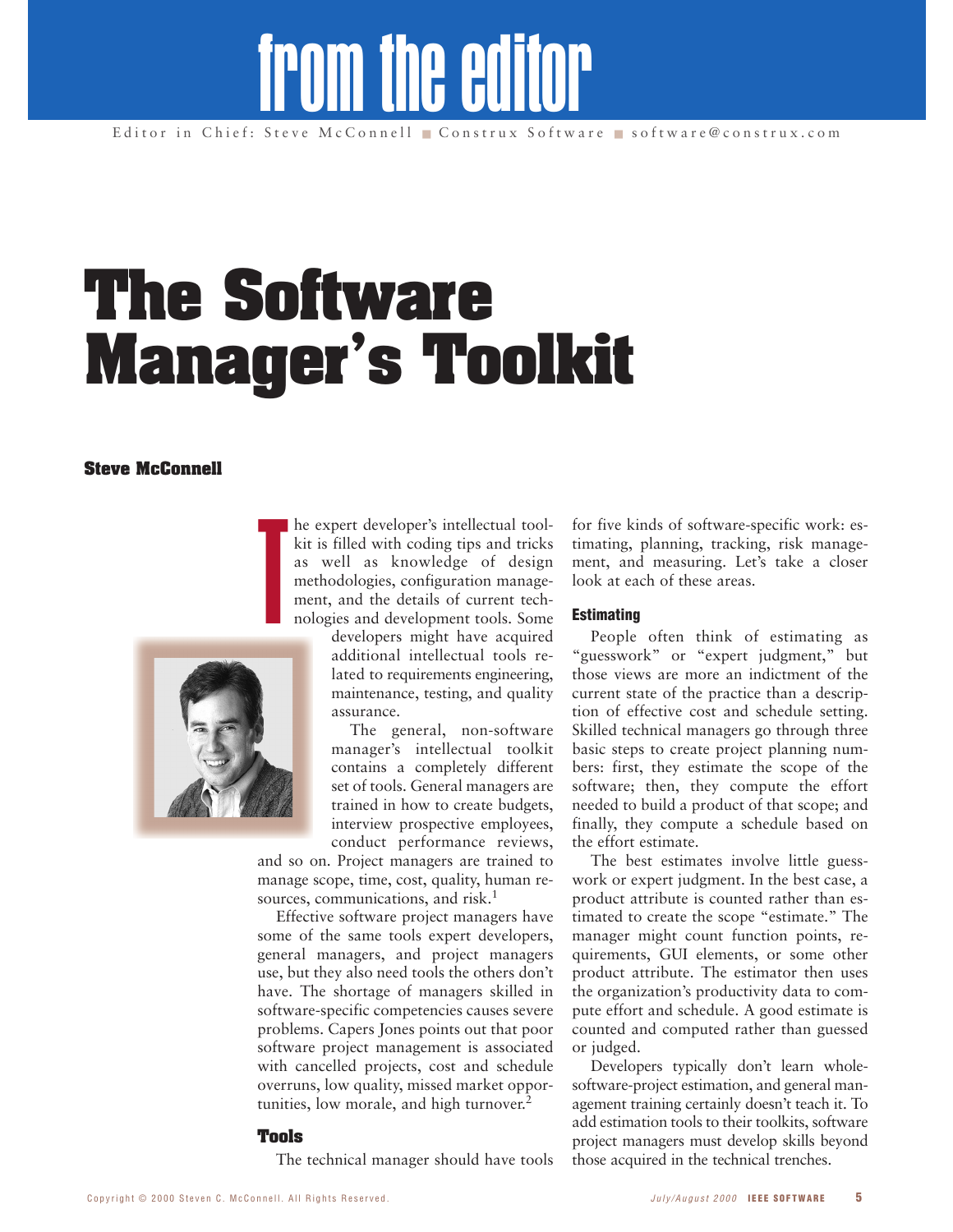# Söftware

EDITOR-IN-CHIEF: **Steve McConnell** 10662 Los Vaqueros Circle Los Alamitos, CA 90720-1314 software@construx.com

EDITORS-IN-CHIEF EMERITUS: Carl Chang, Univ. of Illinois, Chicago Alan M. Davis, Omni-Vista

#### **EDITORIAL BOARD**

Maarten Boasson, Hollandse Signaalapparaten Terry Bollinger, The MITRE Corp. Andy Bytheway, Univ. of the Western Cape David Card, Software Productivity Consortium Larry Constantine, Constantine & Lockwood Ray Duncan, Cedars-Sinai Medical Center Christof Ebert, Alcatel Telecom Martin Fowler, ThoughtWorks Robert L. Glass, Computing Trends Lawrence D. Graham, Black, Lowe, and Graham Natalia Juristo, Universidad Politécnica de Madrid Warren Keuffel Karen Mackey, Cisco Systems Brian Lawrence, Coyote Valley Software Tomoo Matsubara, Matsubara Consulting Stephen Mellor, Project Technology Don Reifer, Reifer Consultants Wolfgang Strigel, Software Productivity Centre Jeffrey M. Voas, Reliable Software Technologies Corp. Karl E. Wiegers, Process Impact

#### **INDUSTRY ADVISORY BOARD**

Robert Cochran, Catalyst Software Annie Kuntzmann-Combelles, Objectif Technologie Enrique Draier, PSINet Eric Horvitz, Microsoft David Hsiao, Cisco Systems Takaya Ishida, Mitsubishi Electric Corp. Dehua Ju, ASTI Shanghai Donna Kasperson, Science Applications International Günter Koch, Austrian Research Centers Wojtek Kozaczynski, Rational Software Corp. Masao Matsumoto, Univ. of Tsukuba Dorothy McKinney, Lockheed Martin Space Systems Susan Mickel, BoldFish Deependra Moitra, Lucent Technologies, India Dave Moore, Vulcan Northwest Melissa Murphy, Sandia National Lab Kiyoh Nakamura, Fujitsu Grant Rule, Guild of Independent Function Point Analysts Girish V. Seshagiri, Advanced Information Services Chandra Shekaran, Microsoft Martyn Thomas, Praxis Rob Thomsett, The Thomsett Company John Vu, The Boeing Company Simon Wright, Integrated Chipware Tsuneo Yamaura, Hitachi Software Engineering

#### **MAGAZINE OPERATIONS COMMITTEE**

Sorel Reisman (chair), William Everett (vice chair), James H. Aylor, Jean Bacon, Thomas J. (Tim) Bergin, Wushow Chou, George V. Cybenko, William I. Grosky, Steve McConnell, Daniel E. O'Leary, Ken Sakamura, Munindar P. Singh, James J. Thomas, Yervant Zorian

#### **PUBLICATIONS BOARD**

Sallie Sheppard (vice president), Sorel Reisman (MOC chair), Rangachar Kasturi (TOC chair), Jon Butler (POC chair), Angela Burgess (publisher), Laurel Kaleda (IEEE representative), Jake Aggarwal, Laxmi Bhuyan, Lori Clarke, Alberto del Bimbo, Mike Liu, Mike Williams (secretary), Zhiwei Xu

# **Planning**

Many people think of software project planning as creating a list of activities in Microsoft Project and printing a Gantt chart. In reality, that activity is more properly called scheduling and is only one small tool in the technical manager's planning toolkit and not the most important one either. The effective software project planner must have tools for each of the following activities:

- estimating whole-project effort and schedule;
- determining how many people are needed on the project team—including an appropriate mix of developers, testers, and managers; a good balance of junior and senior staff; how to build up the staff over the course of a project; and so on;
- choosing a lifecycle model appropriate for the project;
- selecting appropriate technical practices to elicit requirements, create designs, manage the intellectual property generated on the project, construct the code, test the software, and capture the project's experience for use on future projects;
- $\blacksquare$  identifying the kinds of quality assurance activities needed to meet the project's cost, schedule, and quality goals—striking a balance between technical reviews and testing, the number of levels of technical reviews, and so on; and
- crafting a set of tracking indicators that will provide status visibility throughout the project.

A software project manager will not learn how to perform any of these activities in a general, non-software management training course, and only the most astute developer will acquire these skills by doing hands-on technical work. Most of these activities are not done on most projects.

# **Tracking**

On a typical project, technical

management is almost a black-box function: you create some plans at the beginning, you rarely know what's going on during the project, and you're forced to accept whatever comes out at the end. Capers Jones reports that "software progress monitoring is so poor that several wellknown software disasters were not anticipated until the very day of expected deployment."3

On a well-run project, you have clear visibility—you know at all times the status of the project's cost, schedule, quality, and functionality. Bill Hetzel has found that strong measurement and tracking of project status characterize industry's best projects; in fact, these were evident in every "best project."4

If you don't track a project effectively, you can't manage it. You'll have no way of knowing whether your plans are being carried out or whether you need to modify the current plans. Effective tracking lets you detect problems early, while you still have time to take meaningful corrective action.

Typical general-management tracking controls include task lists, status meetings and reports, milestone reviews, budget reports, and management by walking around. These techniques tend to provide poor status visibility because they tend to track only cost or schedule—if you're not tracking cost, schedule, quality, and functionality, you're not tracking the project. Track any two of these characteristics, and undetected work will shift into the other two areas. If you track only task completion against a schedule (that is, you're tracking only functionality and schedule), unseen work will accumulate in the form of low quality. Developers will do the minimum amount of work necessary to declare a task done. Later in the project, you'll find that work that was reported as "done" is actually incomplete in many major and minor ways, and the project is behind schedule. The visibility you thought you had into functionality and schedule turns out